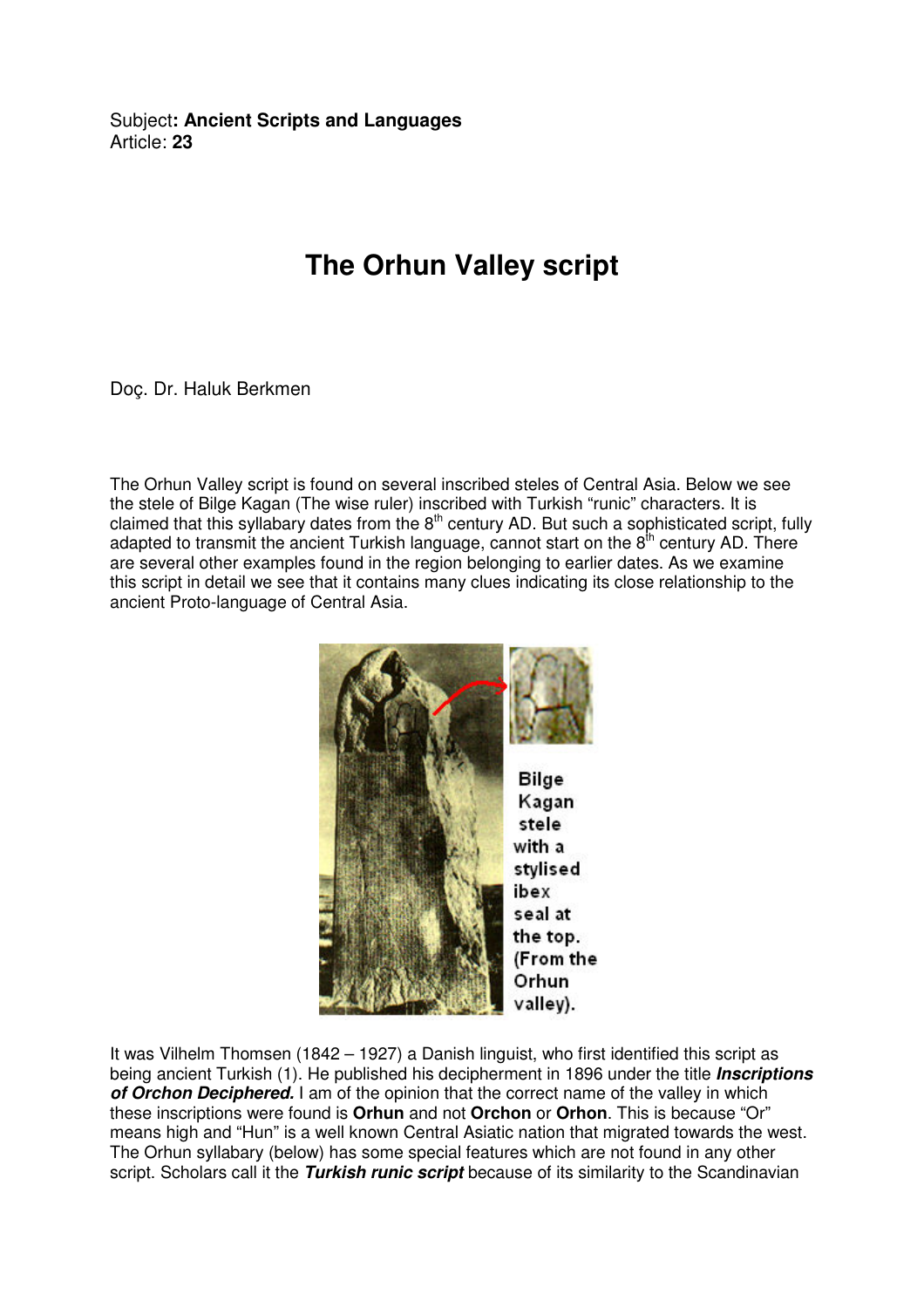runes. This relationship, which is the consequence of the Hun expansion, will be discussed in the future chapters. For the moment let us concentrate on the Orhun syllabary (2).

This script contains 8 vowels separated in two groups, indicated with 1 and 2 in the Table below (see previous Chapters 20 and 2). These groups were formed according to the sound harmony inherent in the Turkish language. Because of the 38 characters of the script we call it a syllabary and not an alphabet. The syllabary contains special characters, such as **ç** (tchea), ş (shea), **yng**, **ynch** and **ynd** that are specific to Turkish. These characters are not later additions to the script, as some scholars believe, but make part of the syllabary from the very early start, which may be several millennia BP.

The characters of this syllabary are specifically designed to transmit the monosyllabic words of the Central Asiatic Proto-language. Therefore, each character is a word and most of these characters have a visual correspondence with the meaning it represents, as shown below.



When the T1 seal is read as **at** (horse) a symbolic representation of a rider on a horse appears. We have already seen that the Okh leader is an adult person carrying an arrow and riding a horse. This symbolism of uniting rider and horse has also a special meaning. It conveys the message that the rider and his horse are fused together and should not be separated at any cost, even after death.

The word standing for "arrow" in Turkish is **ok**, as mentioned on several occasions before. As soon as humans started hunting they developed first the spear and then the bow and arrow. Considering this fact we can safely assume that the **T1** and the **OKH** character were among the earliest signs of the pictographic writing system. They appeared first on the seals of the Proto-language and later on transgressed into several scripts, from the Central Asiatic early Uighur script to several alphabets, to finally end up in the Latin alphabet. The modern **K** as well as the **O** and the **T** are transformed forms of the T1 seal. Below we see how the arrow seal gave rise to the Latin K.